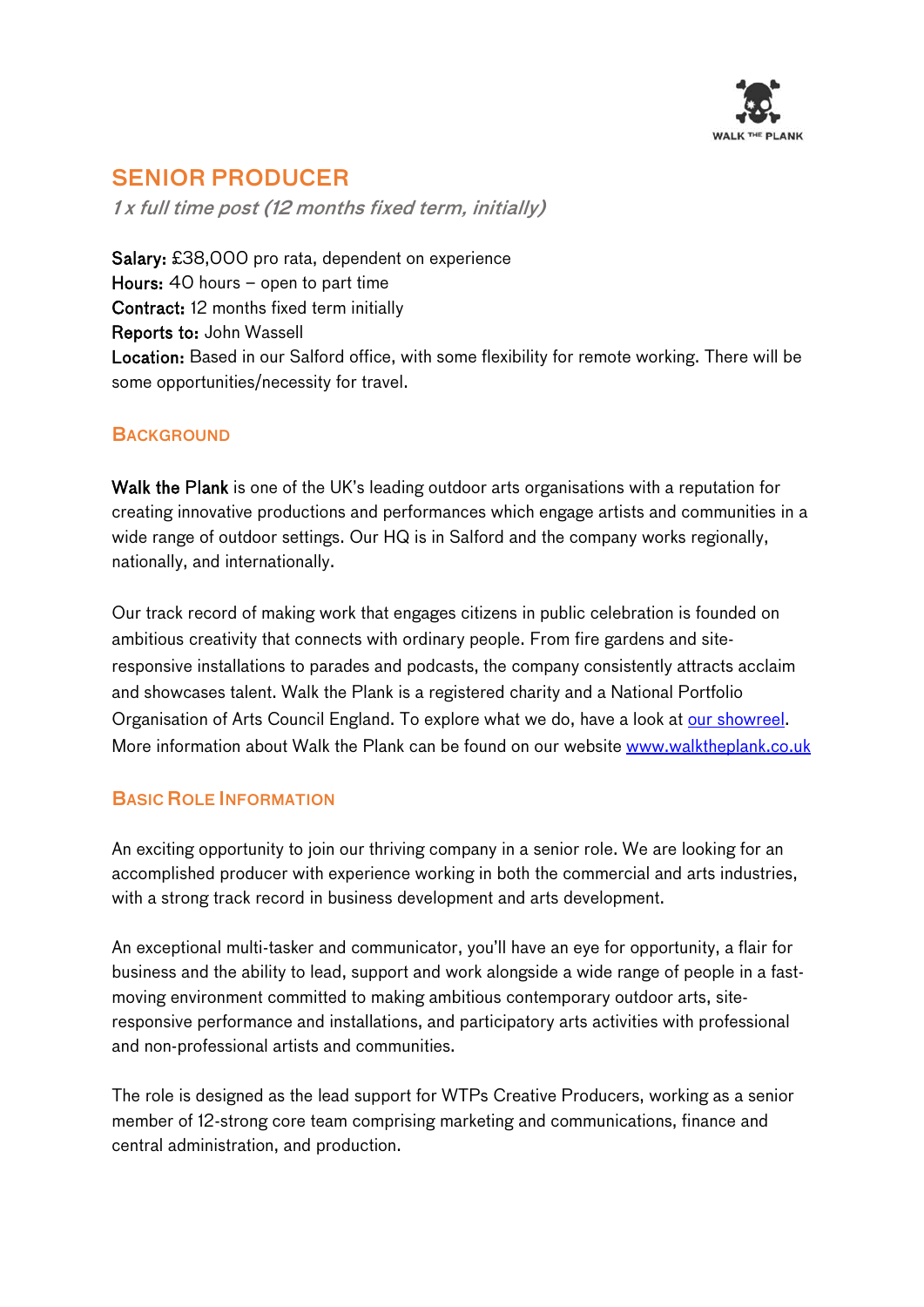

# KEY RESPONSIBILITIES

# Producing work / project management

Developing and leading (and/or supporting) projects for the company. This requires a wide range of creative producing skills – from scoping and developing a vision with a creative team to fundraising and budget management; from nuanced marketing and communications with diverse stakeholders to client/artist liaison, and working with production to ensure effective planning, scheduling, and procurement; and setting up monitoring and evaluation and ensuring that learning and development feeds into future projects.

#### Business Development

- Working as part of the Business Management team to identify and pursue business opportunities and key areas for development.
- The candidate should be able to demonstrate a strong flair for horizon scanning and opportunity spotting, for sales and deal-making, and for the development and maintenance of good client relationships.

#### Arts Development

Managing stakeholder and industry relationships across our portfolio of arts projects, and seeking and pursuing areas for development, in support of the cofounders' vision and the company's mission: to enrich lives through shared creative experiences.

## Finance

Managing project budgets with mixed income streams, including partnership budgets, to maximise the impact of the income while maintaining the sustainability of the organisation and the health and wellbeing of the team.

Reporting to stakeholders/partners and working with the finance dept to maintain good records and enable timely analysis of project performance.

Sponsorship – identifying and costing sponsorship packages, and working with sponsors, either the company's own or third party sponsors, to manage activation.

## Management/HR

Demonstrable experience of a senior leadership role in a comparable or complementary organization is essential.

Supporting the Business Management team and offering support and leadership to the wider staff team.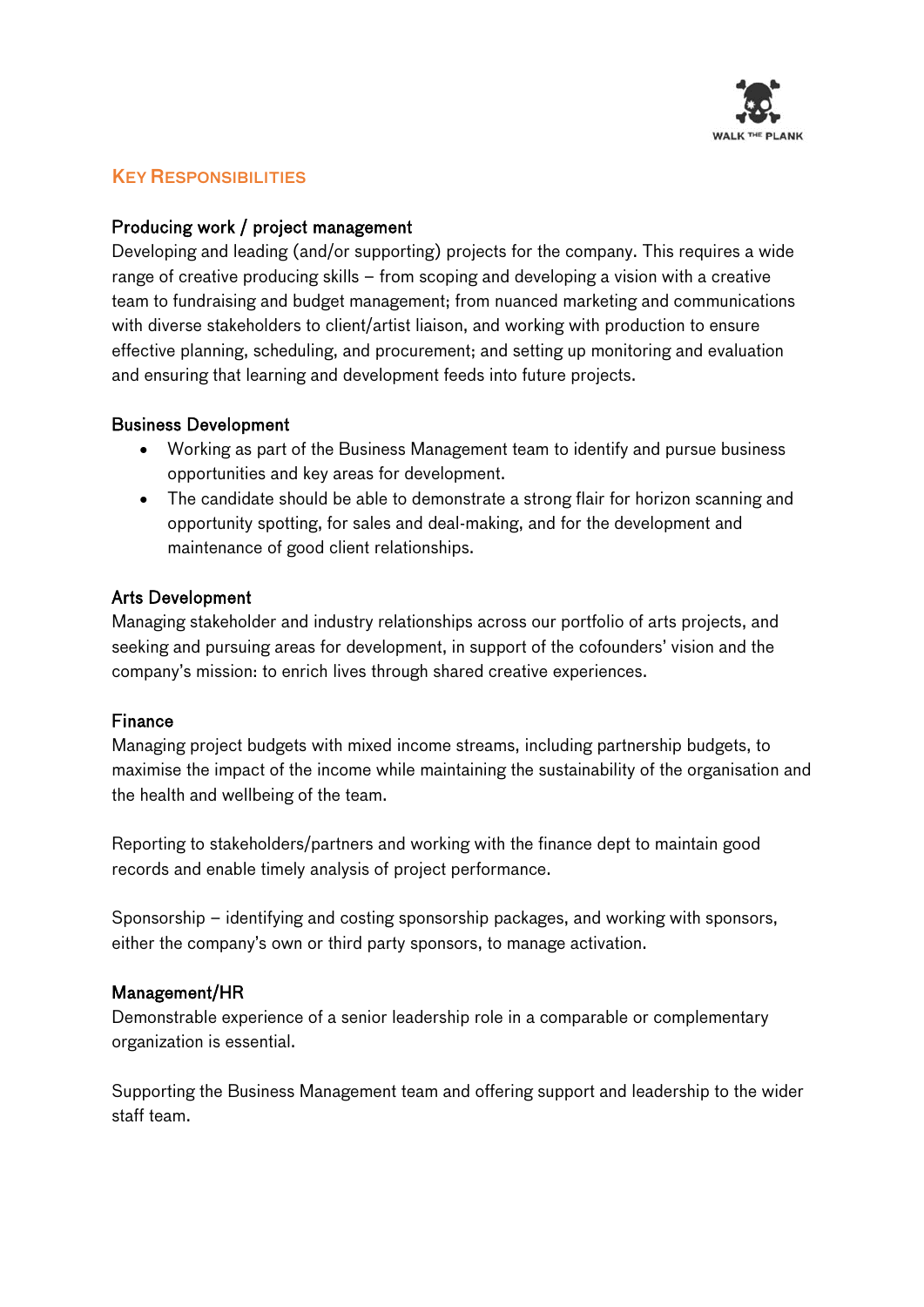

Representing the company at meetings and events, and maximising advocacy opportunities, from online meetings to in person events.

#### MORE ABOUT YOU

Our work includes civic and cultural celebrations of varying scales, festivals, site-specific and touring performances and installations, parades and processions, signature events for cities – such as the opening for a European Capital of Culture; fire and fireworks shows; training schools, workshops, and other learning programmes; and work with children and young people.

The successful candidate will be comfortable switching between programmes of work as wide ranging as this and applying business development and sales techniques across the company's full portfolio.

## As an indication, the following skills could be useful:

#### Communication

Working closely with colleagues on all levels. Working with diverse and unexpected partner organisations and other stakeholders; and adapting tone to context in both written and verbal communications. Forming relationships with current and potential clients.

## Leadership

Leading and supporting staff teams and project teams. Experience of leading teams through times of change.

#### **Strategic**

Eye for opportunity.

Appreciation of the company's span of commercial and arts work and understanding of how to maximise the potential of this.

Understanding and sensitivity to partnership working with not-for-profit and third sector partners, local authorities and grass roots communities, artists, and creative practitioners from diverse backgrounds.

Understanding of company accounting and able to make decisions and prioritise with business planning and finance in mind.

## **Other**

IT skills – e.g. MS Office, project management tools, excel, word, WordPress etc.